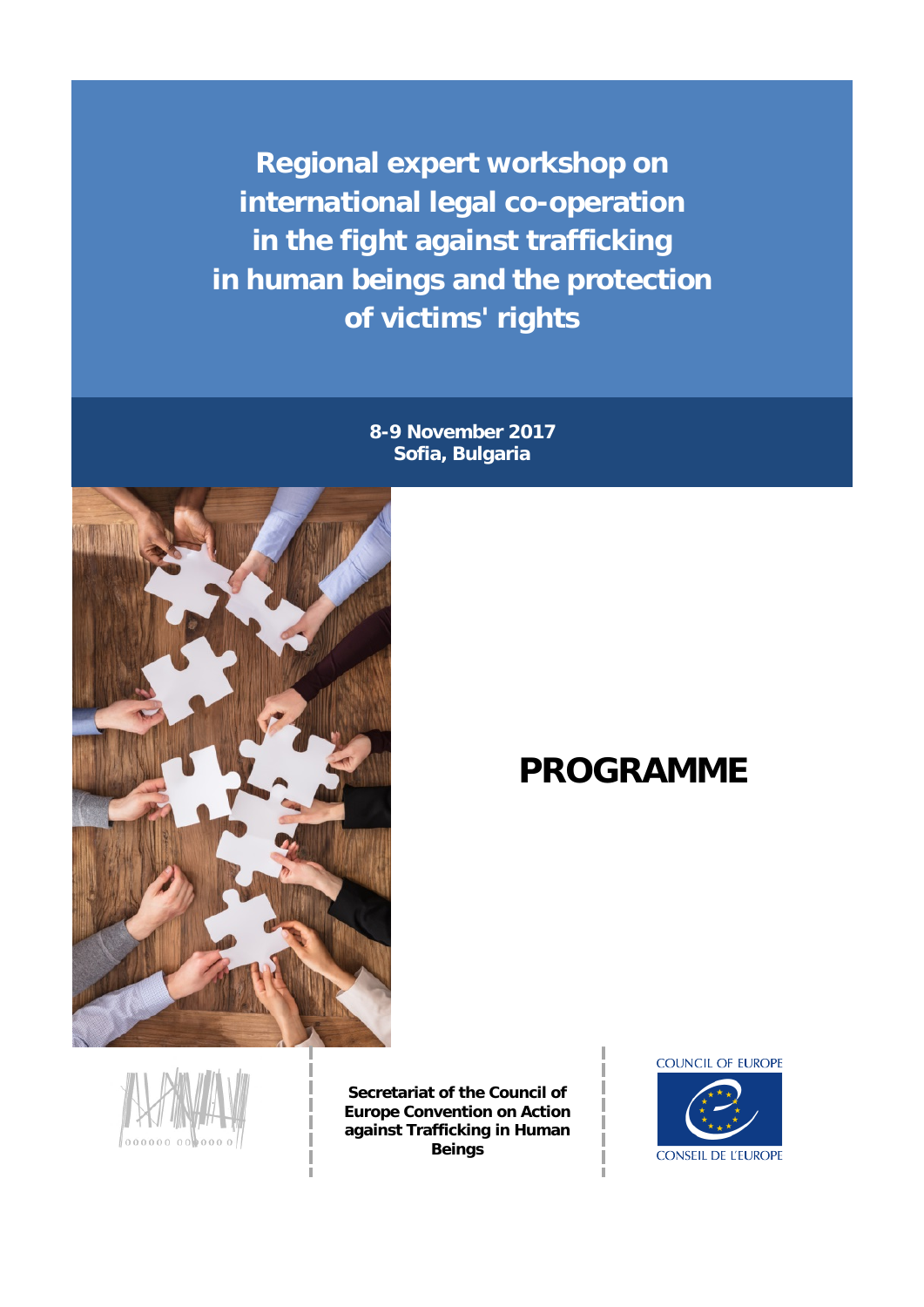| Wednesday, 8 November 2017, |  |  |
|-----------------------------|--|--|
|                             |  |  |

| $9:00 - 9:30$  | Registration                                                                                                                                                                                             |
|----------------|----------------------------------------------------------------------------------------------------------------------------------------------------------------------------------------------------------|
| $9:30 - 9:50$  | <b>Opening statements</b>                                                                                                                                                                                |
|                | Petya Nestorova, Executive Secretary of the Council of Europe Convention on Action<br>against Trafficking in Human Beings                                                                                |
|                | Kamelia Dimitrova, Secretary General of the Bulgarian National Commission for<br><b>Combating Trafficking in Human Beings</b>                                                                            |
| $9:50 - 10:20$ | Council of Europe conventions on co-operation in criminal matters and their<br>application to cross-border cases of trafficking of human beings                                                          |
|                | Erik Verbert, Chair of the Council of Europe Committee of Experts on the Operation of<br>European Conventions on Co-operation in Criminal Matters (PC-OC), Federal Public<br>Service Justice, Belgium    |
| 10:20 - 10:50  | The work of UNODC on developing a global resource on international legal co-<br>operation in trafficking cases                                                                                           |
|                | Silke Albert, Crime Prevention Expert, Human Trafficking and Migrant Smuggling<br>Section, United Nations Office on Drugs and Crime (UNODC)                                                              |
| 10:50 -11:10   | <b>Discussion</b>                                                                                                                                                                                        |
| 11:10 -11:30   | Coffee break                                                                                                                                                                                             |
| 11:30 -12:00   | Effective use of international co-operation tools in the investigation of trafficking<br>in human beings cases                                                                                           |
|                | Caroline Denham, European Serious Organised Crime Centre, EUROPOL                                                                                                                                        |
| 12:00 - 12.30  | The role of Eurojust in supporting the co-ordination of investigations and<br>prosecutions of cross-border cases of trafficking in human being and the setting<br>up of Joint Investigation Teams (JITs) |
|                | Ivanka Kotorova, Deputy to the National Member of Bulgaria at Eurojust                                                                                                                                   |
| 12:30 - 13:00  | The contribution of INTERPOL to tackling trafficking in human beings                                                                                                                                     |
|                | Faysel Al-Mohannadi, Vulnerable Communities Sub-Directorate Trafficking in Human<br>Beings, INTERPOL General Secretariat                                                                                 |
| 13:00 - 14:30  | Lunch                                                                                                                                                                                                    |
| 14:30 - 15:00  | Transnational Referral Mechanism: a model for transnational co-operation in the<br>referral of trafficked persons and ensuring the protection of victims' rights                                         |
|                | Elena Petreska, International Centre for Migration Policy Development (ICMPD)                                                                                                                            |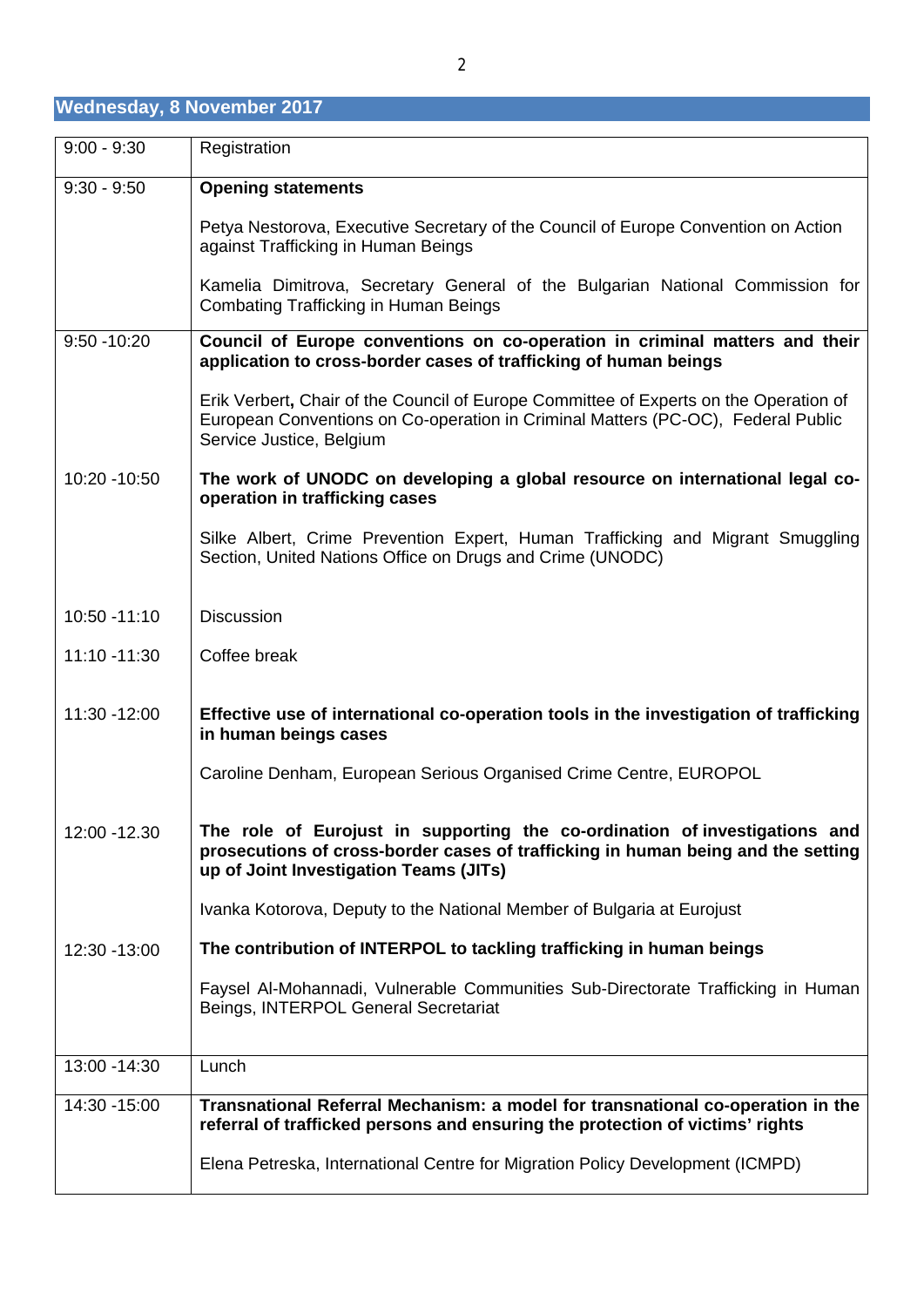| 15:00 - 15:20 | The role of IOM in supporting the safe return of victims of trafficking                                                                                                                                                                                                      |
|---------------|------------------------------------------------------------------------------------------------------------------------------------------------------------------------------------------------------------------------------------------------------------------------------|
|               | Radoslav Stamenkov, Head of Office, IOM Bulgaria                                                                                                                                                                                                                             |
| 15:20 - 15:40 | OSCE's support in enhancing international co-operation to combat trafficking in<br>human beings                                                                                                                                                                              |
|               | Tetiana Rudenko, Senior Co-ordination Adviser, Office of the OSCE Special<br>Representative and Co-ordinator for Combating Trafficking in Human Beings                                                                                                                       |
| 15:40 - 16:00 | <b>Discussion</b>                                                                                                                                                                                                                                                            |
| 16:00 - 16:20 | Coffee break                                                                                                                                                                                                                                                                 |
| 16:20 - 18:00 | Discussions in three working groups:                                                                                                                                                                                                                                         |
|               | 1. Setting up of Joint Investigation Teams (JITs) in human trafficking cases                                                                                                                                                                                                 |
|               | Moderator: Ola Laurell, former National Member of Sweden at Eurojust, current<br>member of the Group of Experts on Action against Trafficking in Human Beings<br>(GRETA)                                                                                                     |
|               | 2. Overcoming problems in international co-operation in human trafficking cases:<br>mutual legal assistance, exchange of information and evidence, co-ordination of<br>investigations between countries, confiscation of criminal assets, protection of<br>victims/witnesses |
|               | Moderator: Helga Gayer, Deputy Head of the Analysis Unit in Human Trafficking<br>Cases, German Federal Criminal Police, member of the Group of Experts on Action<br>against Trafficking in Human Beings (GRETA)                                                              |
|               | 3. Protection of victims' rights in cross-border cases of human trafficking:<br>identification, referral, safe return and reintegration                                                                                                                                      |
|               | Moderator: Rita Theodorou Superman, Head of the Anti-Trafficking Unit in the<br>Cyprus Police, member of the Group of Experts on Action against Trafficking in<br>Human Beings (GRETA)                                                                                       |
| 20:00         | <b>Dinner</b>                                                                                                                                                                                                                                                                |